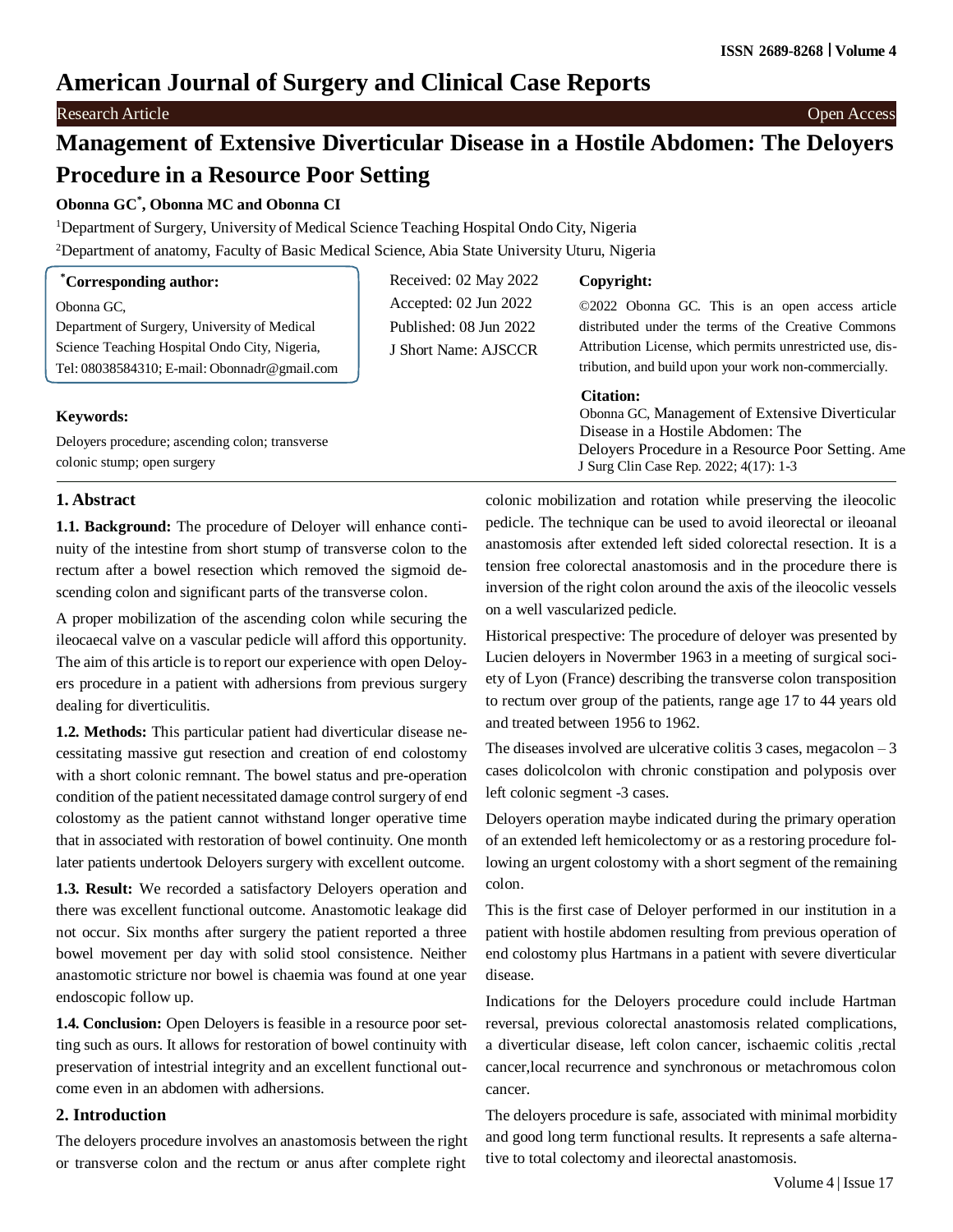ajsccr.org 2

## **3. Material and Methods**

Materials are based on a case of recurrent diverticular disease which had extended colonic resection and end colostomy plus Hartman's which later had Deloyers procedure done on him in the university of medical science teaching hospital Ondo. This patient was followed up for 1 year and there was no significant complication associated with the operation of Deloyers.

#### **3.1. Case Presentation**

S.O is a 66 year old tailor who presented at the surgical out patient with flatulence, dyspepsia, and recurring pains in the left iliac fossa and with fever. The pain was worse on movement and reduced on passing flatus. There was a history of constipation with passage of small frequent stools. Examination revealed local tenderness at the left iliac fossa with palpably thickened mass. A barium enema showed a saw tooth appearance and narrowing of colonic lumen as shown in figure 1. C T Scan was done and the result was in keeping with diverticular disease. The patient was managed conservatively with symptom remission after three weeks. However a colons copy done at remission of symptom showed inflamed and puckered mucosa secreting a lot of mucus and the mouth of several diverticular containing faces as shown as shown in figure 2. Colonoscopy enabled us to rule out carcinoma, other inflammatory lesions including lymphogranuloma, schistosoma and inflammatory bowel disease.



**Figure 1:** showing barium enama findings of diverticular disease



**Figure 2:** showing colonoscopic findings of left sided colon diverticular disease

Nevertheless, patient later presented with signs and symptoms of peritonitis which necessitated the consideration for operative treatment.

Patient had open surgery and intraoperative finding included a free perforation of the large intestine and because of the condition of the patient an extended colectomy and end colostomy plus Hartman's procedure was done.

The patient was doing well until a month later when he complained of abdominal pain and difficulty in passing stool through the colostomy and a CT scan revealed dense adhesions intra abdominally. The patient also was not psychologically at tone with the experience of passing stool through the anterior abdominal wall . For these reasons the patient was worked up for another surgery in which adhersiolysis was done and Deloyer procedure was performed. This was successful and follow up of the patient showed satisfactory outcome. The configuration of Deloyers operation done by us and radiological disposition is as shown in figure 4 and 5 respectively.



**Figure 3:** showing the configuration of Deloyer technique



Figure 4: gastrografin enema of our patient a year after Deloyer procedure the arrow indicates the point of colorectal anastomosis

#### **4. Discussion**

Our case revealed that a damage control surgery of end colostomy can initially be done quickly to save the life of an elderly patient with peritonitis. Deloyers procedure can later be done and is safe and feasible procedure despite a hostile abdomen with adhesion following complications of previous surgeries. The procedure of deloyer aims at achieving better functional outcome after more ex-